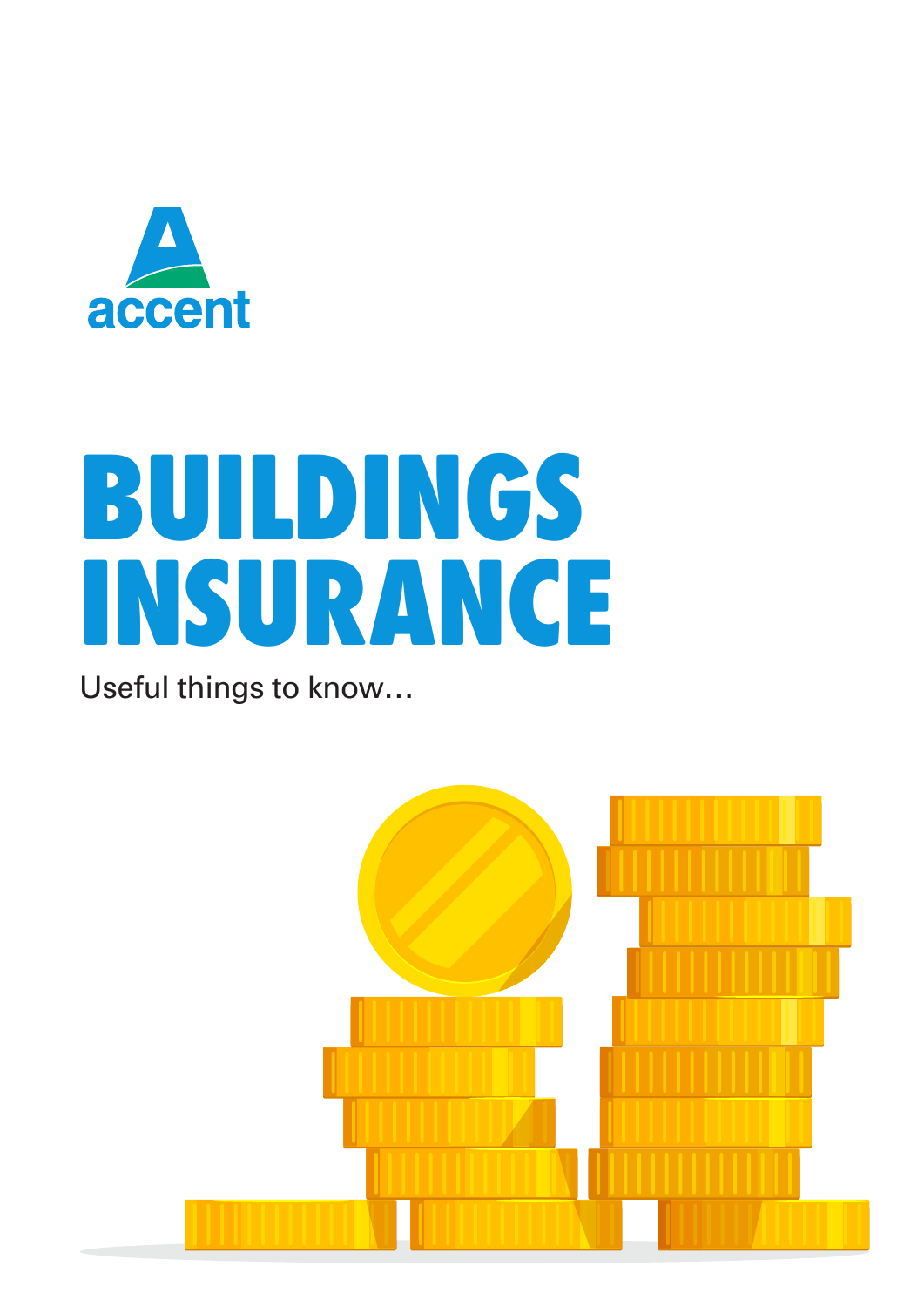# **YOUR PROPERTY IS COVERED BY OUR BUILDINGS INSURANCE WHICH IS PAID FOR THROUGH THE SERVICE CHARGE. A COPY OF THE INSURANCE SUMMARY AND CERTIFICATE IS AVAILABLE ON REQUEST.**

(This will show your property being covered for the financial year)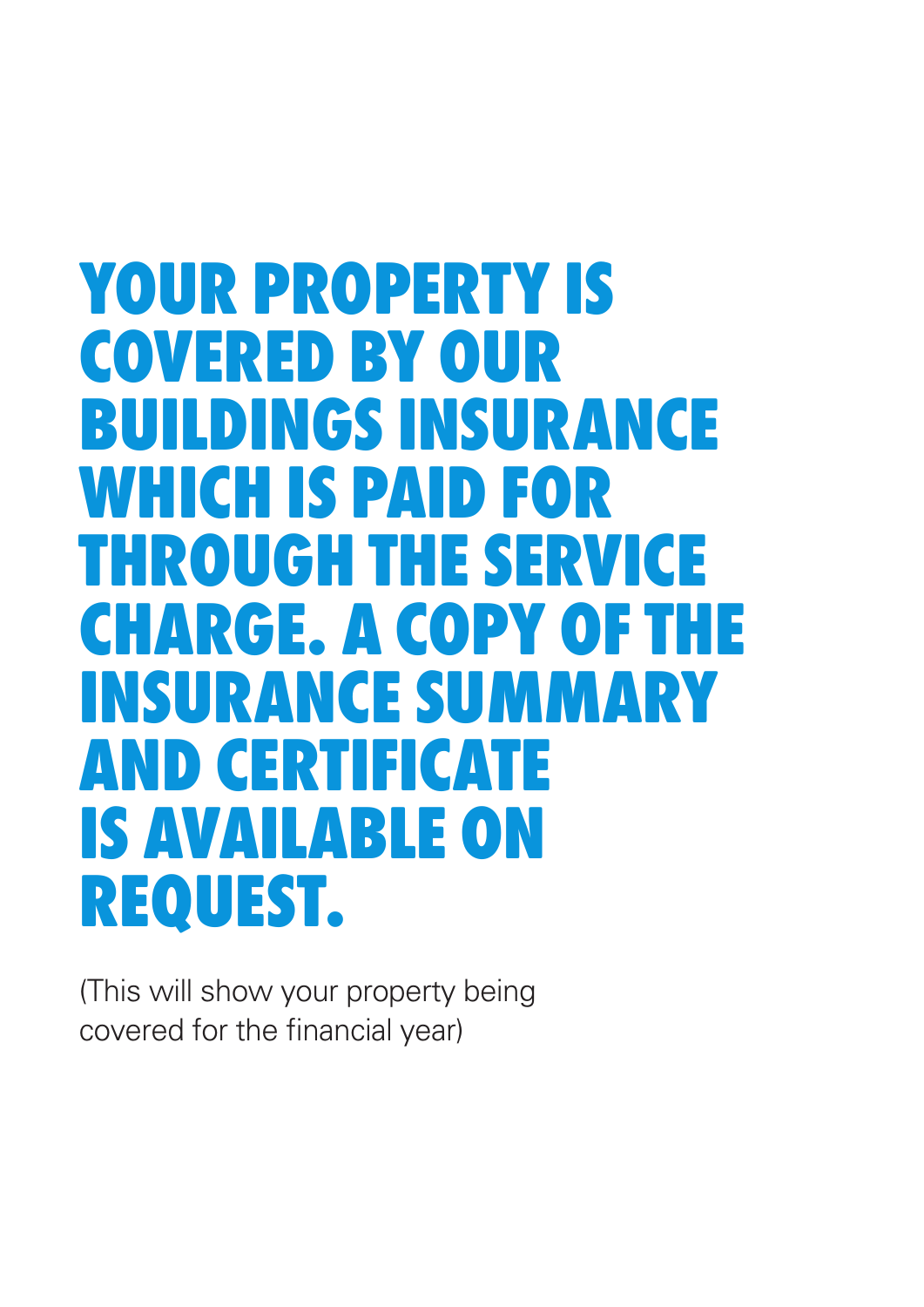## **SUMMARY OF COVER**

Please note the below is a brief summary of what each type of claim usually covers.

#### **Escape of Water (EOW):**

This refers to pipe leaks within the property. The policy will cover the damage caused by the water to the structure of the property but will not cover the damage to the pipework itself.

**Impact Damage: This** is normally caused by a vehicle colliding with a boundary/external wall of a property. It could also be caused by an object(s) fallen from a moving vehicle.

### **Accidental Damage:**

This refers to damage that occurs from an unintentional one-off incident that harms your property. This also includes damage to drains as a result of tree root ingress only and damage to an internal flat as a result of a leaking roof which Accent are responsible for.

Damage to the property as a result of emergency services forcing entry can be considered as accidental damage but cover WILL NOT apply if damage is as a result of actual or suspected criminal activities by the leaseholder/shared owner.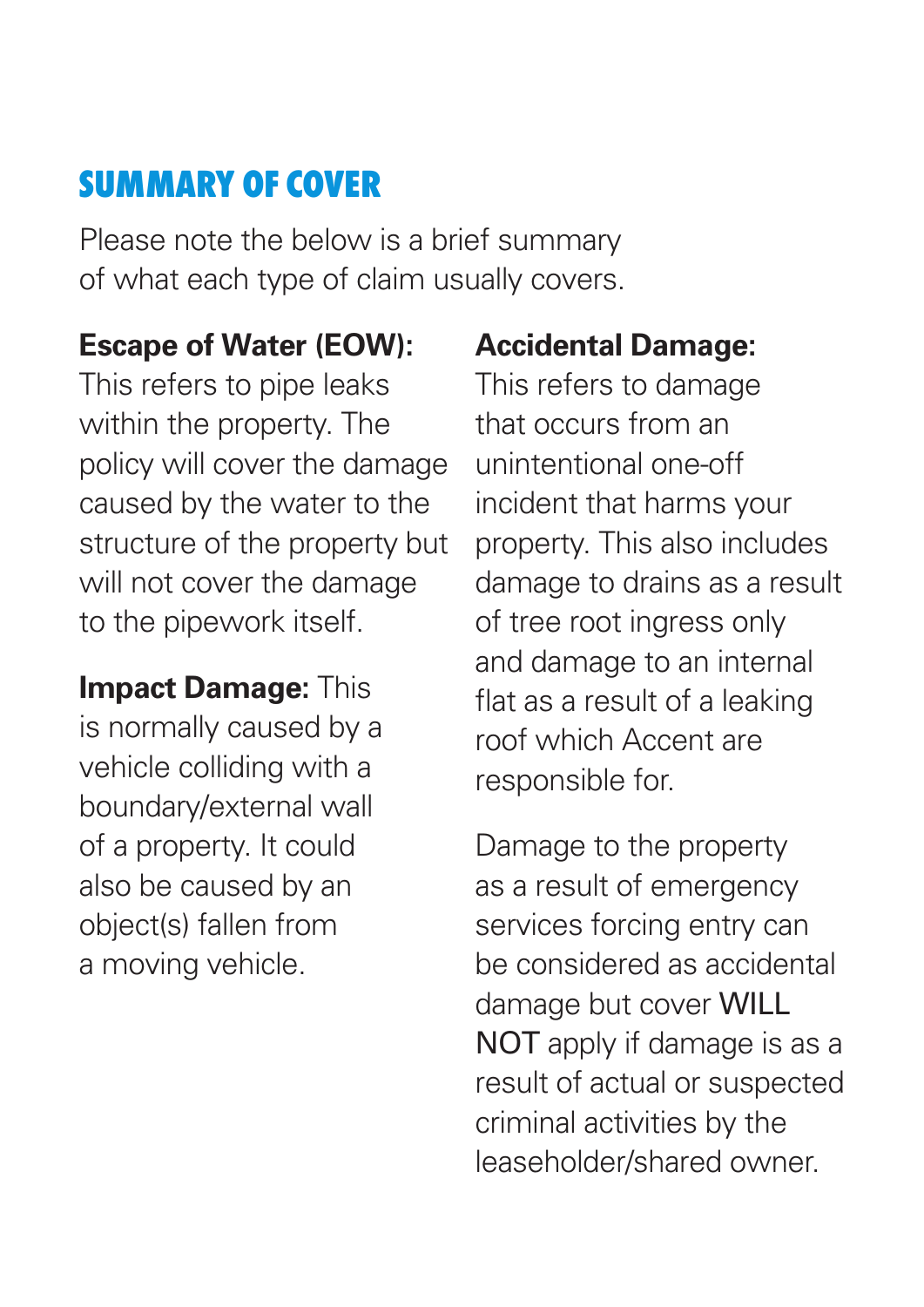#### **Storm and Flood Damage:**

This refers to damage to your property as a result of strong winds or flooding in your area. Please note that we would expect storm damage to only occur with wind speeds of over 47mph.

**Fire Damage:** This would be the damage caused to your property in the event of a fire. The buildings insurance covers the damage to the structure of the property and permanent fixtures and fittings. You will need to arrange your own contents insurance to cover your furniture and other household items etc. Also note that for this type of claim we will require a Fire Brigade Reference.

#### **Malicious Damage and**

**Theft:** This refers to damage to the building as a result of criminal activity (not by the leaseholder/shared owner) e.g. vandalism, damage caused by breaking and entering etc. Please note that all Malicious Damage claims will require a Crime Reference Number.

**Riot, Civil Commotion, Strike, Labour or Political Disturbance:** These claims are very rare and MUST be reported within 7 days of the incident.

**Subsidence:** This is the gradual caving in/sinking of an area of land, initial signs are cracks in the walls of the property. If the property is showing signs of cracking (either internal or external) then this will need to be reported to the Insurers.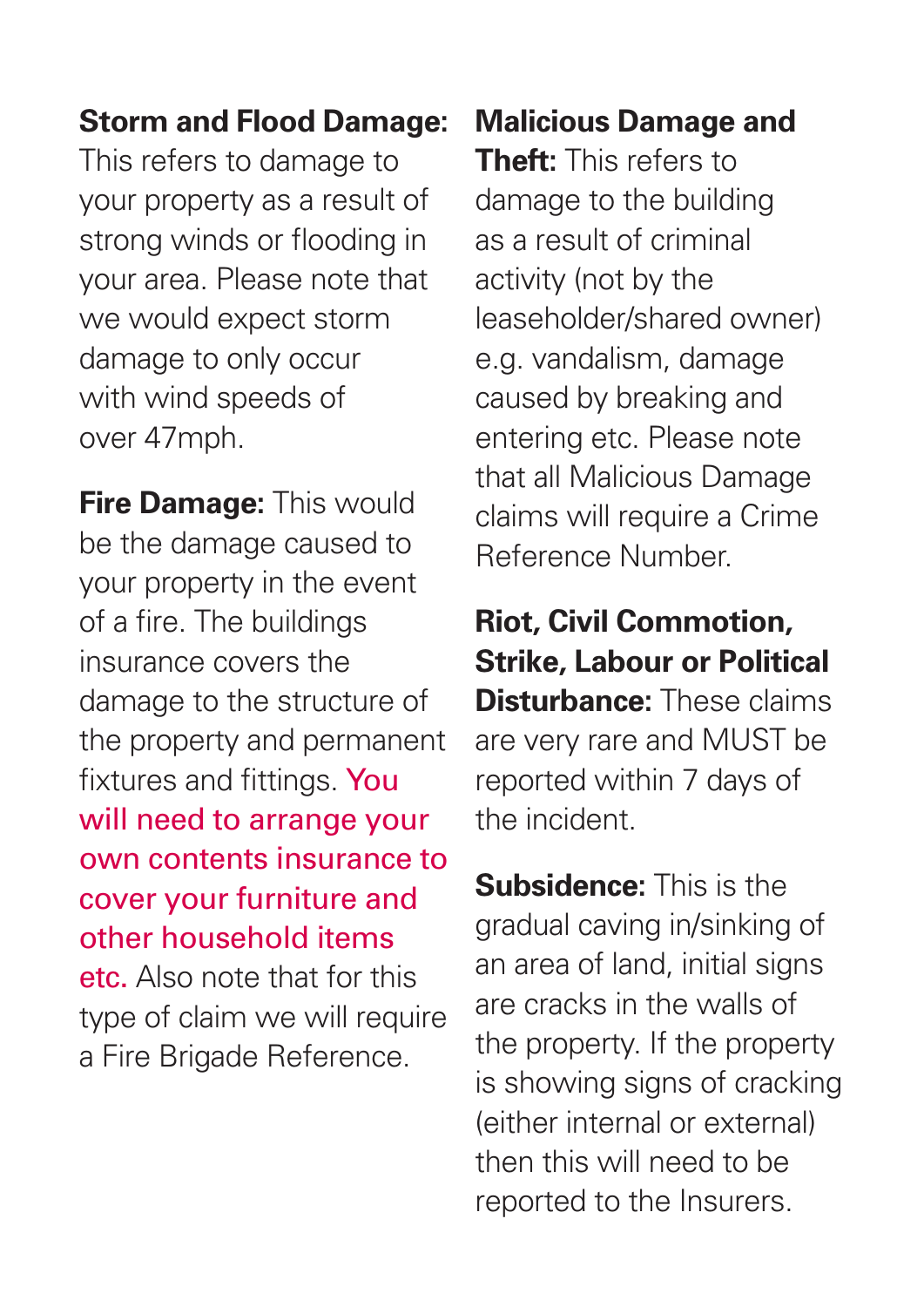# **MAKING A CLAIM**

# **A J Gallagher Contact:**

01245 341 217

**Step 1: Call Gallagher** Insurers Brokers to start the claims process (they will need your address, post code and that you are an Accent/Domus Leaseholder/shared owner)

**Step 2: Their advisors** will talk you though their process depending on the type of claim you are making. At this stage you will be required to provide the relevant information needed to process the claim. Typically they will need the following information:

- Photos of the damage
- Date of damage or date of discovery of the damage
- Estimate of repair (quotes from contractors)
- Crime/Fire references if applicable
- In the case of leaks;
	- **–** Location of leak and confirmation that the pipe has been sourced and repaired
	- **–** Is there an Asbestos risk to the damaged area

Please note that each claim is handled on its merit so the above is merely an outline of what information is required and it is possible that the insurers will need to ask for more information and make further enquires.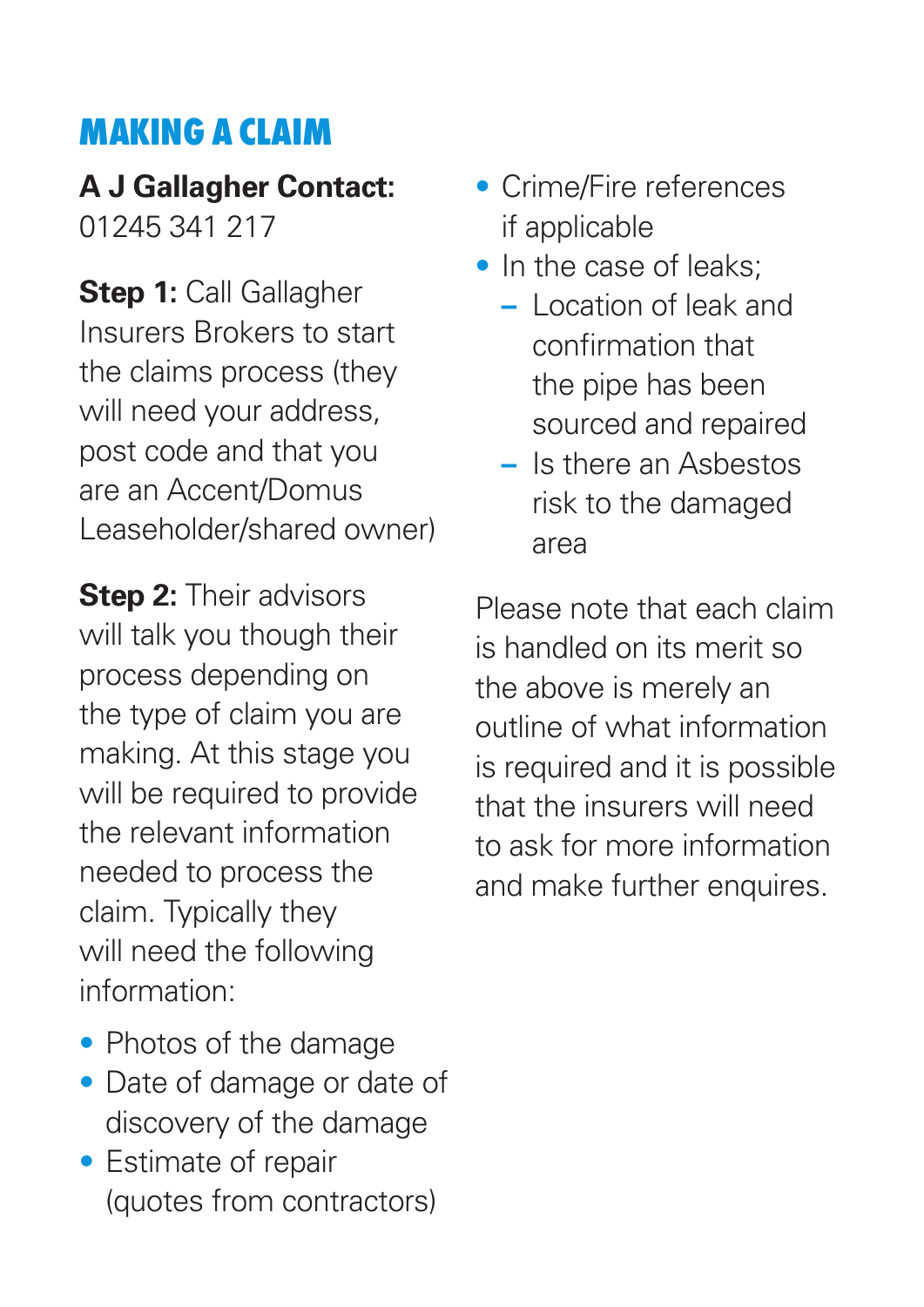\*Excess: this is the amount of money per claim that the policy holder is liable to pay for the repair/ replacement of the damaged part of the property. As the leaseholder/shared owner the policy is taken out in your name and this is what you will be required to pay. The insurers will pay the rest of the costs associated with the repair.

If your home is empty for 30 days or more, you must make sure you follow this guidance in case you need to make a claim on the insurance:

• Inform us if your home is going to be empty for 30 days or more

- Turn off the gas and electric supplies, unless;
	- **–** You need to operate a fire alarm system, smoke detector or burglar alarm
	- **–** You need to operate a heating system during the winter months to keep your home at a minimum 5 degrees centigrade
- Turn off the water supply and drain the system
- Arrange to have your home checked at least every 2 weeks to make sure there are no problems
	- **–** Keep a written note of every time your home is checked during the vacant period, so that you can prove it was checked in the event you do need to make an insurance claim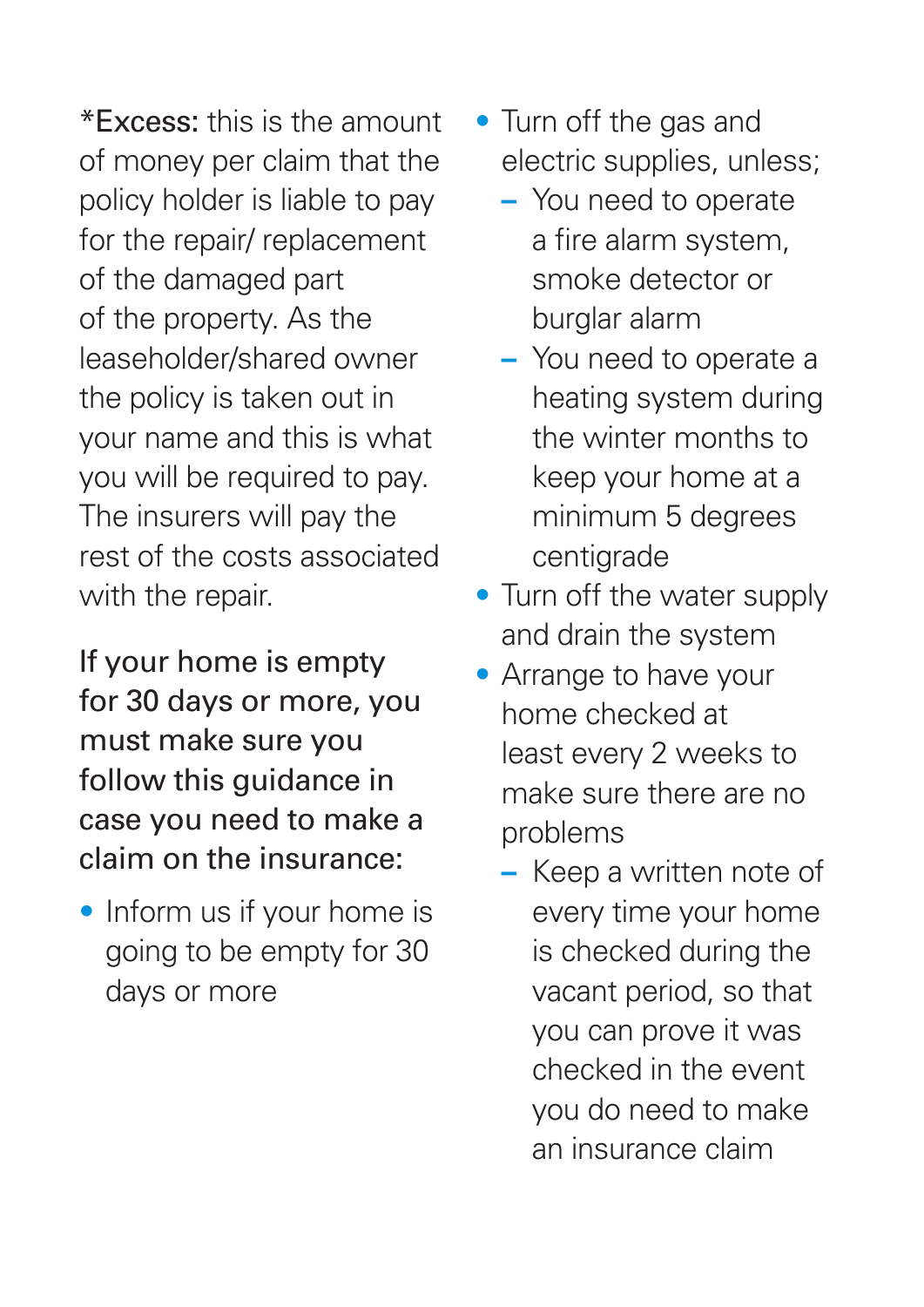- **–** Make sure any repairs/ defects are dealt with straight away
- **–** Remove any post every time your home is checked. You may consider sealing your letterbox, however, please discuss this with us so that we can tell the insurance company if the letterbox is sealed.



- Make sure all your windows and doors are fitted with good quality locks and that your home is left secure
- Make sure that all fences, walls and gates outside your home are kept in a good state of repair.
- If your home is vacant due to any refurbishment/ renovation or alteration work, please agree this with the insurance company before these works commence. We can speak to them on your behalf.

**If you need to make a claim on the insurance policy, you must be able to prove that you have followed this guidance, otherwise your claim maybe affected.**